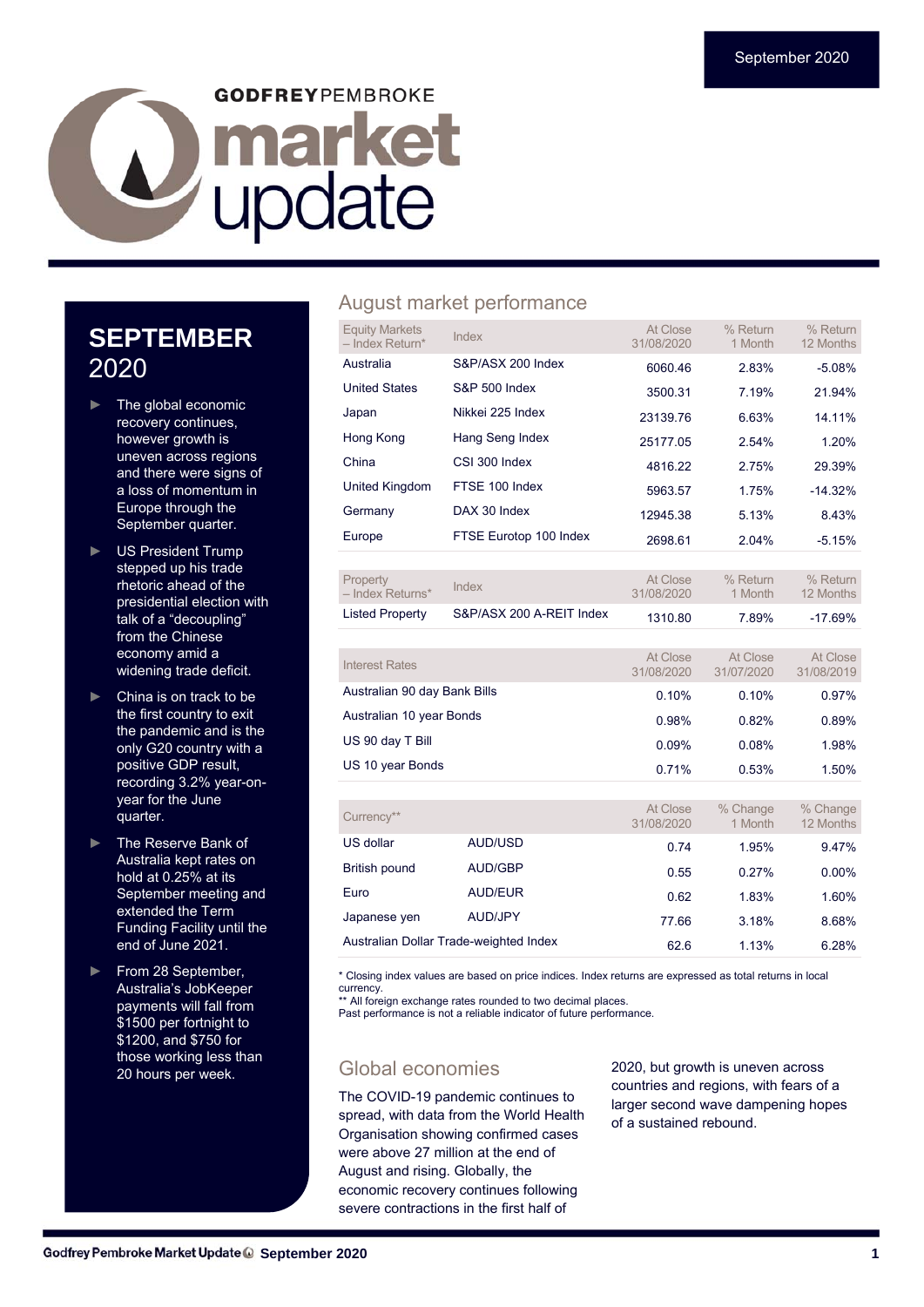

#### US

Key indicators point to a strong rebound in economic activity, but the outlook remains uncertain with additional aid packages tied up with Congress, which is impacting on consumer sentiment. The unemployment rate fell from 10.2% in July to 8.4% in August, well below the expected 9.8% and marking the fourth consecutive monthly decline since the 14.7% all-time high recorded in April. Average weekly hours worked came in broadly as expected at 34.6 and average hourly earnings increased 0.4%, above expectations of no change. The ISM Manufacturing PMI rose to 56.0 in August, beating expectations for 54.5, pointing to the biggest expansion in the manufacturing sector since November 2018. August's ISM service PMI came in largely as expected at 55.0, up from 50.0 in July. Quarterly GDP improved 1.2% to -31.7% in Q2, exceeding expectations of -32.9%. Initial jobless claims for the week of 29th of August showed a drop in claims, coming in at 881,000 (950,000 expected), down from 1,011,000 in the previous week. Turning to the upcoming US presidential election, the majority of polls put to Democratic nominee Joe Biden in the lead nationally as well as in states that Trump won in 2016 like Michigan and Wisconsin. However, the polls failed to gauge Trump's support last time around, with some commentators claiming incumbency may favour Trump.

#### Europe

Key economic indicators suggest that Europe's recovery is losing momentum through the September quarter. Fears of resurgent COVID-19 infection rates, most notably in Spain and Italy, is leading to greater caution from consumers, while the spectre of deflation is re-emerging for the first time since the euro crisis. The European Centre for Disease Prevention and Control (ECDC) warned EU members of the risk of shortening the quarantine length as Germany informed EU authorities that it planned to follow the Netherlands and Norway in reducing the quarantine period for people returning from high risk countries to five days. The Markit Composite PMI for the eurozone slipped from 54.9 to 51.9 in August, with the services PMI falling from 54.7 to 50.5, with both measures still in expansion but slowing on the previous month. The key concern for the European Central Bank is the fall in consumer prices. Inflation in the eurozone is estimated to be -0.2% year-on-year in August, missing against the expected positive 0.2% rate and down from 0.4% in the previous month. Germany's unemployment rate was unchanged at 6.4% in August. However, employment fell by 9,000 against expectations for a gain of 1,000. In the UK, while August's Markit Composite PMI came in at a healthy 59.1, it missed expectations of 60.3, largely due to the services PMI which came in at 58.8, below expectations of 60.1.

#### China

With only sporadic outbreaks across the country, China is on track to be the first country to emerge from the COVID-19 crisis, and the only G20 country to post a positive GDP result in the June quarter. Despite mismanaging the initial outbreak in Wuhan—the original epicentre of the virus—China has been successful in implementing targeted lockdowns and compulsory smartphone tracking to avoid escalating outbreaks. Economic data shows inflation is lifting while trade figures came in strongly, with exports rising 9.5%. The NBS Manufacturing PMI was 51.0 in August, slightly lower than the 51.2 expected and down from 51.1 in the previous month. It also showed the sixth straight month of expansionary factory activity since the coronavirus outbreak in February. The Trump administration added 24 new Chinese companies to its sanctions list, this time for their involvement in helping the Chinese military build artificial islands in the South China Sea. With further developments on a US-China trade deal on hold until after the US election, Trump upped his rhetoric of a potential "decoupling" from the Chinese economy. The US trade deficit with China remains stubbornly high, with the latest figures showing an increase of US \$1.6 billion to \$28.3 billion in July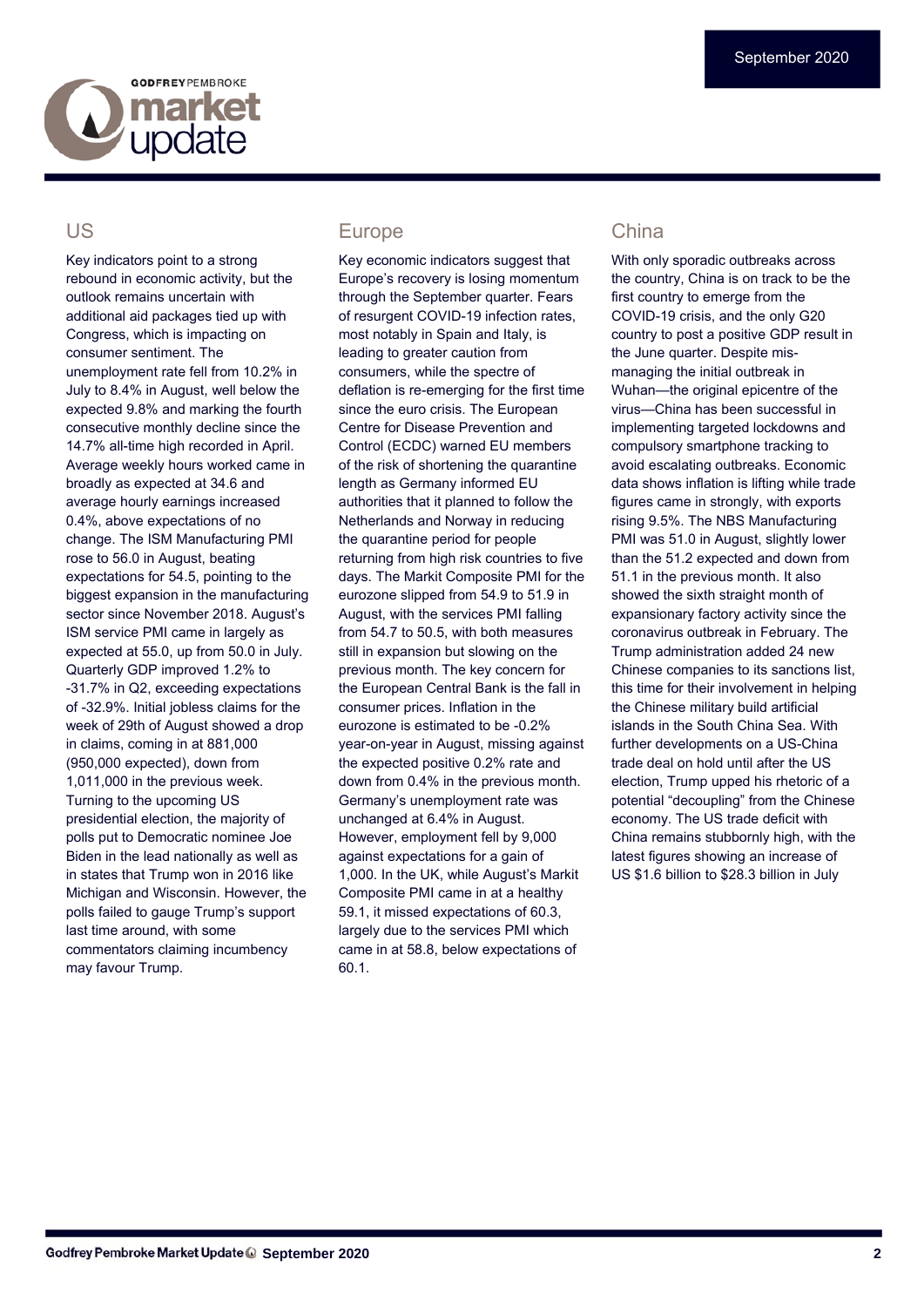# **GODEREYPEMBROKE market**

#### Asia region

Japan's GDP fell 7.9% in the June quarter, slightly less than the -8.1% expected, marking the third consecutive quarter of contraction and the steepest on record following impacts from COVID-19. Getting the economy back on a sustainable footing will be the first priority for whoever takes over from Prime Minister Shinzo Abe, who announced he will step down for health reasons. Japan's 'Abenomics' has been centred on monetary easing to combat deflation, although the targeted rates of growth were never achieved. Hong Kong has begun a mass coronavirus testing programme, where it is offering free tests to millions of citizens as it attempts to stamp out a third wave of infections. The programme has been hampered by the limited response so far due to the involvement of mainland Chinese testing firms and doctors over fears of personal data collection by China. India has been among the hardest hit by COVID-19, with cases rising from 1.64 million at the end of July to 3.62 million at the end of August. However, the Indian government is intent on keeping its fiscal powder dry, an approach seemingly at odds with advice from Prime Minister Modi's economic team. GDP in the first quarter (covering the intense lockdown period from April to June) contracted 23.9% year-on-year, while the government is insistent that the economy will rebound strongly in the unlock phase.

#### Australia

The Australian economy officially entered a recession for the first time since 1991 as the national accounts showed June quarter GDP fell 7.0% in the June quarter, following a 0.3% fall in the March quarter. The fall was weaker than the expected 6.0% fall, led by a 9.8% reduction in hours worked. Consumer spending, which accounts for 56% of the economy, contracted 12.1% over the quarter, largely as anticipated, while business investment was weaker than expected at -3.5%. The federal government extended the JobSeeker and JobKeeper programs, but will cut back payments, sparking fears of further economic pain. From 28 September, JobKeeper payments will fall from \$1500 per fortnight to \$1200, and \$750 for those working less than 20 hours per week. While the downturn has not been as severe as originally expected, the recovery will likely be uneven across the country and extended lockdowns in Victoria will take a major toll on the state's economy. The federal government is becoming critical of Victoria's approach, claiming contact tracing capabilities need to improve. Unemployment nationally is improving but along with underemployment remains high, while wage and price pressures remain subdued. According to the Reserve Bank of Australia, inflation is expected to average between 1.0% and 1.5% over the next two years.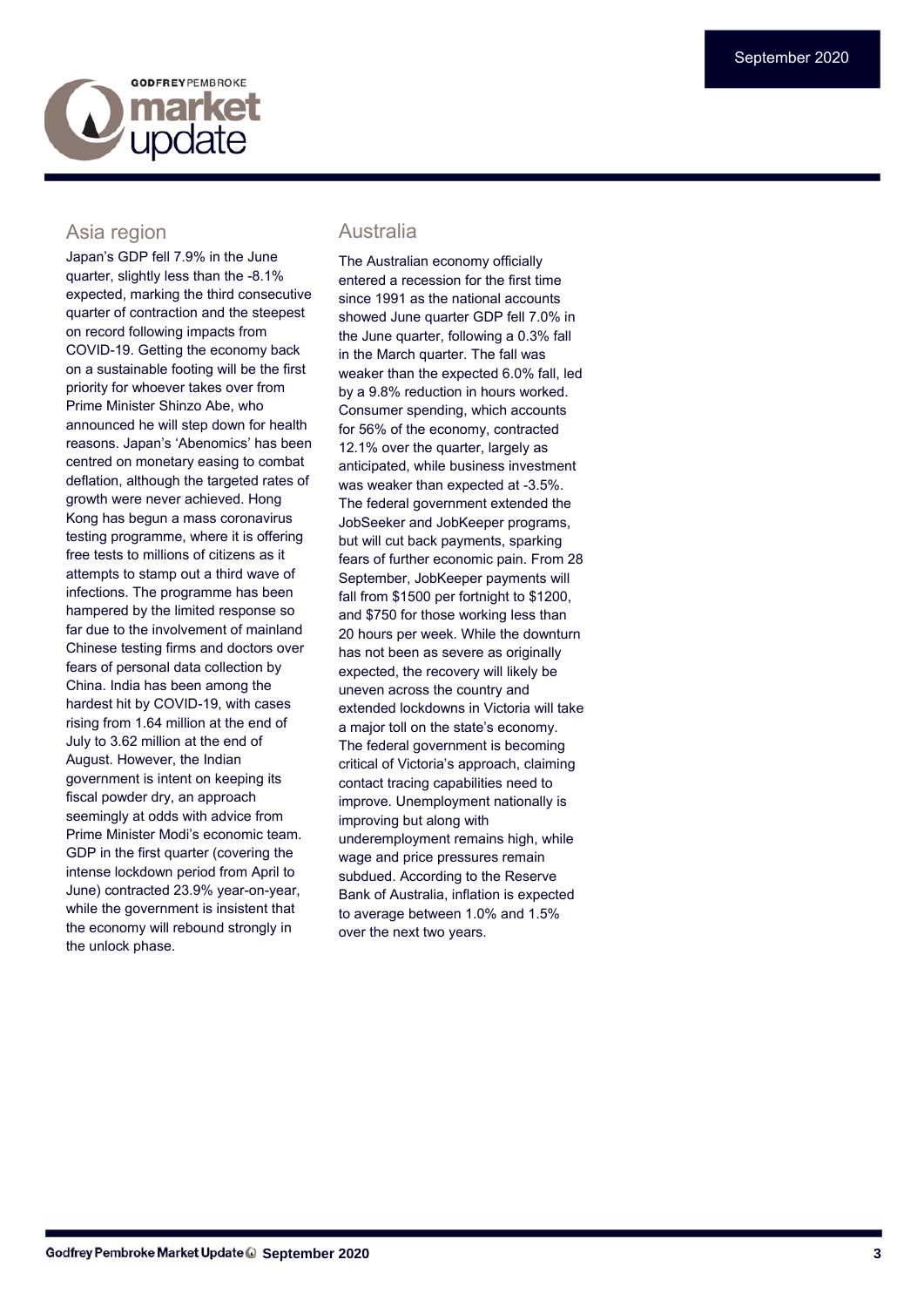

# **Equity** Markets

- ► Australia's S&P/ASX 200 Index rose 2.8% in August with solid gains from the information technology and consumer discretionary sectors.
- ► The US S&P 500 Index rose 7.2% in August in US dollar terms while the NASDAQ Composite Index rose 11.2% with large-cap technology stocks centre stage.
- In Europe, the UK FTSE 100 Index rose 1.8%, France's CAC 40 Index rose 3.4%, and Germany's DAX 30 Index gained 5.1% over the month.
- ► In Asia, Japan's Nikkei 225 Index rose 6.6%, Hong Kong's Hang Seng Index rose 2.5% and China's CSI 300 Index rose 2.8%.
- Global developed market shares rose 3.5% in Australian dollar terms and emerging market shares fell 0.9%.

#### Australian equities

|            | Index/Benchmark (% pa)                            | 1 Month |        |              | 1 Year 3 Years 5 Years 7 Years |       |
|------------|---------------------------------------------------|---------|--------|--------------|--------------------------------|-------|
| Australian | S&P/ASX 200 Acc. Index                            | 2.83%   | -5.08% | 6.10%        | 7 47%                          | 6.83% |
|            | S&P/ASX 50 Acc. Index                             | 1 80%   | -7 72% | 5.44%        | 6.51%                          | 6.04% |
|            | <b>S&amp;P/ASX Small Ordinaries</b><br>Acc. Index | 7 24%   | 2.07%  | 8.02% 10.48% |                                | 6.94% |

Australian shares rose 2.8% in August. IT and Consumer Discretionary were the top returning sectors. Once again earnings season was dominated by the dire effects of COVID-19 as companies cut dividends and increased cash holdings. Appen (-2.6%) reported 1H20 results in September, with revenue growth of 25% on the same quarter last year. Relevance was the largest contributor, with revenue growth of 24%, however Speech and Image revenue fell 20% following a breakout result in 1H19. IOOF Holdings (+1.5%) announced the acquisition of MLC for \$1.44 billion, which will be partially funded via an entitlement offer and placement. A2 Milk Company (-11.8%) reported revenue and EBITDA growth of 33% on the prior corresponding period. Infant formula was the main driver of the result, supported by a 65.1% increase in Chinese sales. CSL (+5.9%) announced in September it has signed Heads of Agreements with the Australian Government and AstraZeneca to supply two potential COVID-19 vaccines within Australia following successful clinical trials. The agreement is to supply approximately 30 million doses of the Oxford University vaccine candidate AZD1222. The first doses are scheduled for release early 2021, however AstraZeneca has halted the trial to investigate an adverse reaction from a study participant in the UK.

#### Investment Index/Benchmark returns\*

#### S&P/ ASX 200 Index

| Sector                        | 1 Month  | 3 Months  | 1 Year    |
|-------------------------------|----------|-----------|-----------|
| Information Technology        | 15.47%   | 28.03%    | 37.14%    |
| <b>Consumer Discretionary</b> | 8.66%    | 17.60%    | 9.24%     |
| Property                      | 7.89%    | 7.04%     | $-17.69%$ |
| Industrials                   | 4.60%    | $-0.78%$  | $-12.89%$ |
| <b>Health Care</b>            | 3.96%    | 3.44%     | 16.00%    |
| Energy                        | 3.36%    | $-5.36\%$ | $-28.23%$ |
| <b>Materials</b>              | 1.17%    | 9.47%     | 13.48%    |
| <b>Financials ex-Property</b> | 1.04%    | 4.33%     | $-20.76%$ |
| <b>Consumer Staples</b>       | $-0.43%$ | 8.15%     | 5.78%     |
| Communications                | $-3.77%$ | $-0.37%$  | $-7.78%$  |
| Utilities                     | $-4.82%$ | $-5.34%$  | $-5.79%$  |

\*Total returns based on GICS sector classification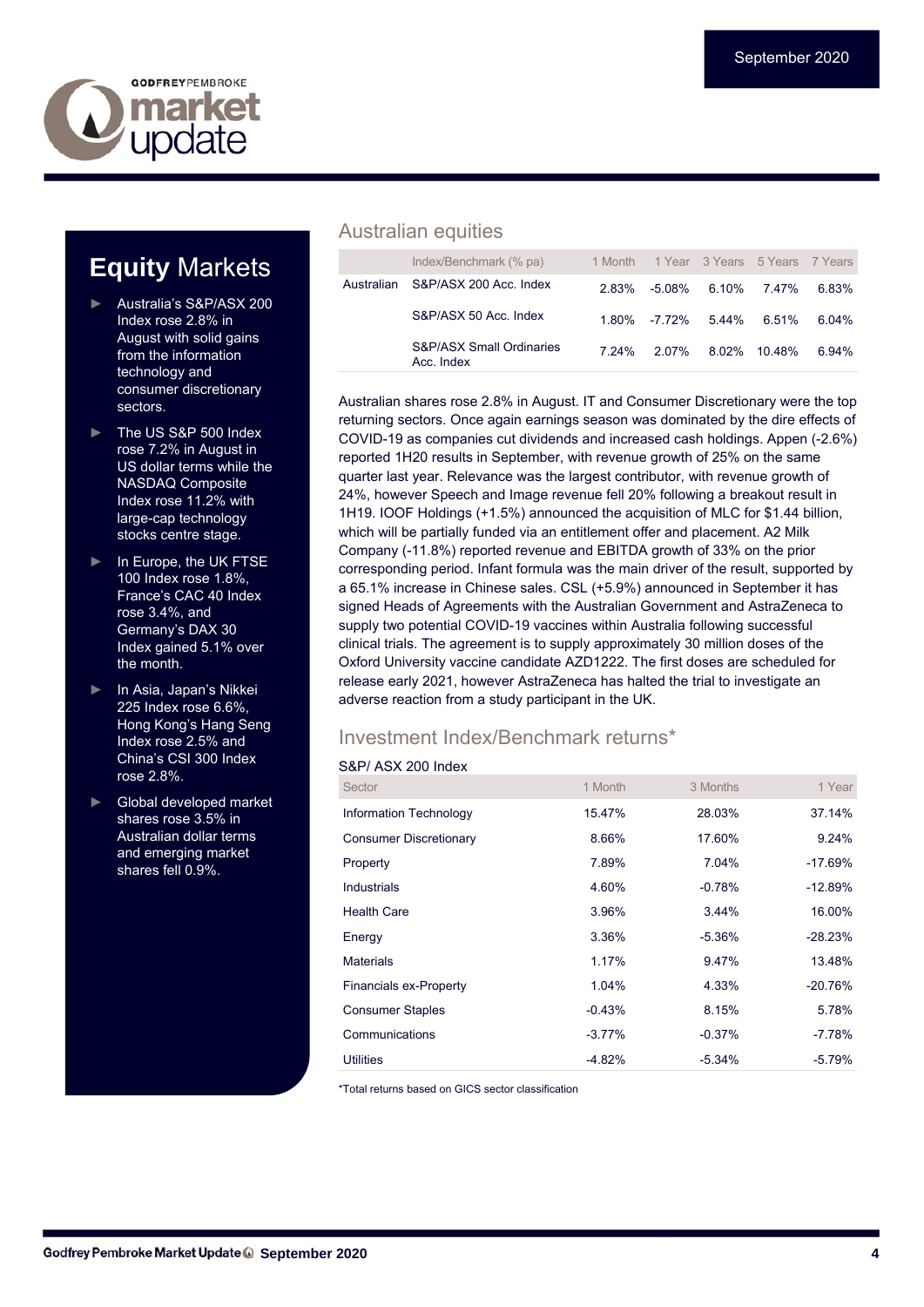

### **Big Movers**  This Month

#### **Going up**

- Information Technology +15.5%
- Consumer Discretionary +8.7%
- Property +7.9

#### **Going down**

- Utilities -4.8%
- Communications -3.8%
- Consumer Staples -0.4%

#### Global Equities

|          | Index/Benchmark (% pa)                                  | 1 Month  | 1 Year   |        | 3 Years 5 Years | 7 Years |
|----------|---------------------------------------------------------|----------|----------|--------|-----------------|---------|
| Global   | <b>MSCI World Ex Australia</b><br>Index (AUD)           | 3.47%    | 6.73%    | 12.58% | 9.55%           | 1278%   |
|          | <b>MSCI World Ex Australia</b><br>Index (LCL)           | 6.35%    | 14 90%   | 9.82%  | 10 23%          | 10.49%  |
|          | <b>MSCI World Ex Australia</b><br>Small Cap Index (AUD) | $2.34\%$ | $-2.59%$ | 6.77%  | 647%            | 10.62%  |
| Emerging | <b>MSCI Emerging Markets</b><br>Index (AUD)             | $-0.89%$ | 4.30%    | 5.26%  | 7 74%           | 7 75%   |
|          | <b>MSCI AC Far East Index</b><br>(AUD)                  | 1.96%    | 751%     | 7.83%  | 7.76%           | 9.94%   |

The S&P 500 Index rose 7.2% in US dollar terms, ending August at record highs and fully recovered from its March low. The rebound in global equities has been led by large cap growth companies, which have benefitted from the persistent low rate, low growth environment. However, the start of September saw some pressure taken out of extended valuations, especially among US technology shares. In the first week, the NASDAQ fell 6.4% in price terms from Wednesday's record high. Electric car manufacturer Tesla gained 74.2% in August and fell 16.1% in the first week of September but was still 400% higher on the start of 2020. One of the heroes of remote work, Zoom Communications, released its June quarter results at the end of August, which included a 355% rise in revenue on the prior corresponding period, soundly beating expectations. Zoom's share price rose 28.0% in August but fell 19.2% in the first week of September. The MSCI World Ex-Australia Index gained 3.5% in Australian dollar terms in August, while the MSCI Emerging Markets Index fell 0.9%. European shares pushed higher, albeit not as strongly as their US counterparts, with the STOXX Europe 600 Index posting a 4.2% gain. In Asia, Japan's Nikkei 225 Index rose 6.6%, Hong Kong's Hang Seng Index rose 2.5%, and China's CSI 300 Index rose 2.8%.

#### **Property**

|        | Index/Benchmark (% pa)                                                  | 1 Month |                | 1 Year 3 Years 5 Years 7 Years |       |          |
|--------|-------------------------------------------------------------------------|---------|----------------|--------------------------------|-------|----------|
|        | Australian S&P/ASX 300 A-REIT Acc                                       | 7 89%   | -17 69%        | 4.42%                          | 5.82% | 8.88%    |
| Global | <b>FTSE EPRA/NAREIT</b><br>Developed Ex Australia<br>Index (AUD Hedged) | 1 83%   | -16.85% -1.29% |                                | 2.60% | $5.29\%$ |

Australian listed property gained 7.9% in August but remains down 17.7% over the past 12 months. Scentre Group (+10.8%) announced 1H20 results, reporting a statutory loss of \$3.6 billion, largely due to property devaluations of \$4.1 billion. Excluding devaluations, EBIT fell 32.7% to \$637.4 million after accounting for an expected credit charge of \$232.1 million in relation to likely uncollectable rents and additional credit risk associated with tenants due to COVID-19. While not in a position to provide guidance, Scentre outlined trading activity is showing signs of recovery, with 93% of stores trading and customer visits up to 84% on the prior corresponding period (both figures excluding Victoria). Charter Hall Group (+18.9%) was another of the top gainers in August, reporting a jump in operating earnings of 46.3% to \$322.8 million with net profit climbing 47% and distributions up 6% to 35.7 cents per share. Globally, developed market REITs returned 1.8% in Australian dollar hedged terms. In the US, REITs were flat over August, with hotels (+10.8%) and regional malls (+6.7%) the biggest gainers. Despite near-perfect rent collection